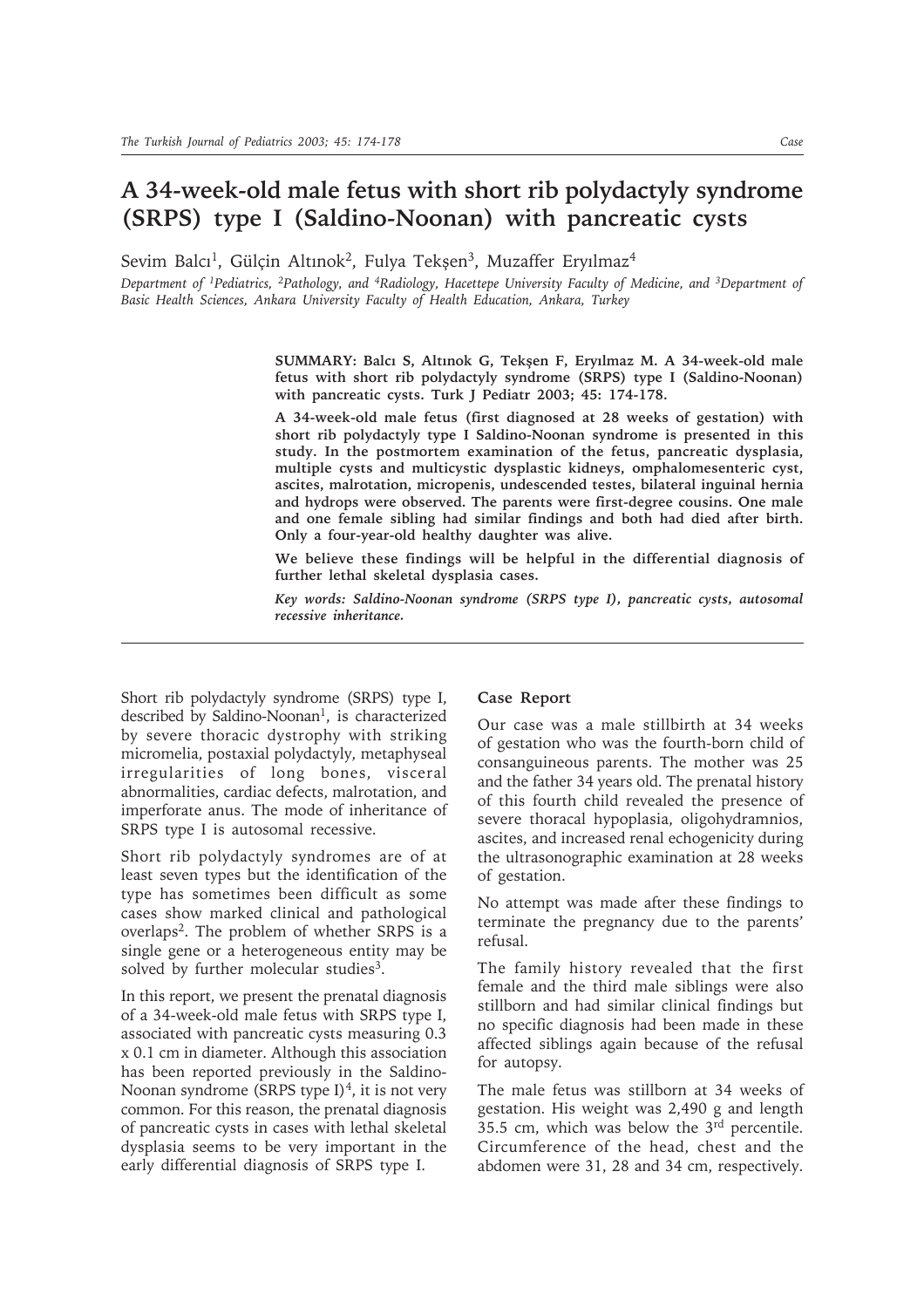The phenotypic appearance of the fetus was characterized by the narrow thorax, short neck, short limbs, protuberant abdomen, bilateral postaxial polydactyly and bilateral Simian lines on both hands, hypoplastic penis , undescended testes and bilateral inguinal hernia (Fig. 1a). A plethoric facial appearance, short neck and low-set ears were also noted (Fig. 1b). Bilateral postaxial polydactyly was present on both feet

(Fig. 2). Marked edema was observed over the scalp, face and neck. He also had severe micromelic dwarfism with a flattened face and markedly low-set hypoplastic ears.

The postmortem body X-ray showed very short, horizontal ribs, metaphyseal irregularities of long bones and severe bowing of the radii and ulnae (Fig. 3). Postmortem cranial tomography showed pachygyria (Fig. 4a) and a septum pellucidum cyst (Fig. 4b).

Autopsy revealed that the lungs were hypoplastic but there was no cardiovascular abnormality. The abdominal cavity contained 20 ml ascites and an omphalomesenteric cyst was present behind

**Fig. 1a.** Postmortem photograph of the fetus. Note the narrow thorax, short limbs, postaxial polydactyly, bilateral Simian line, hypoplastic penis and bilateral inguinal hernia.

**Fig. 1b.** Plethoric facial appearance, short neck and low-set ears.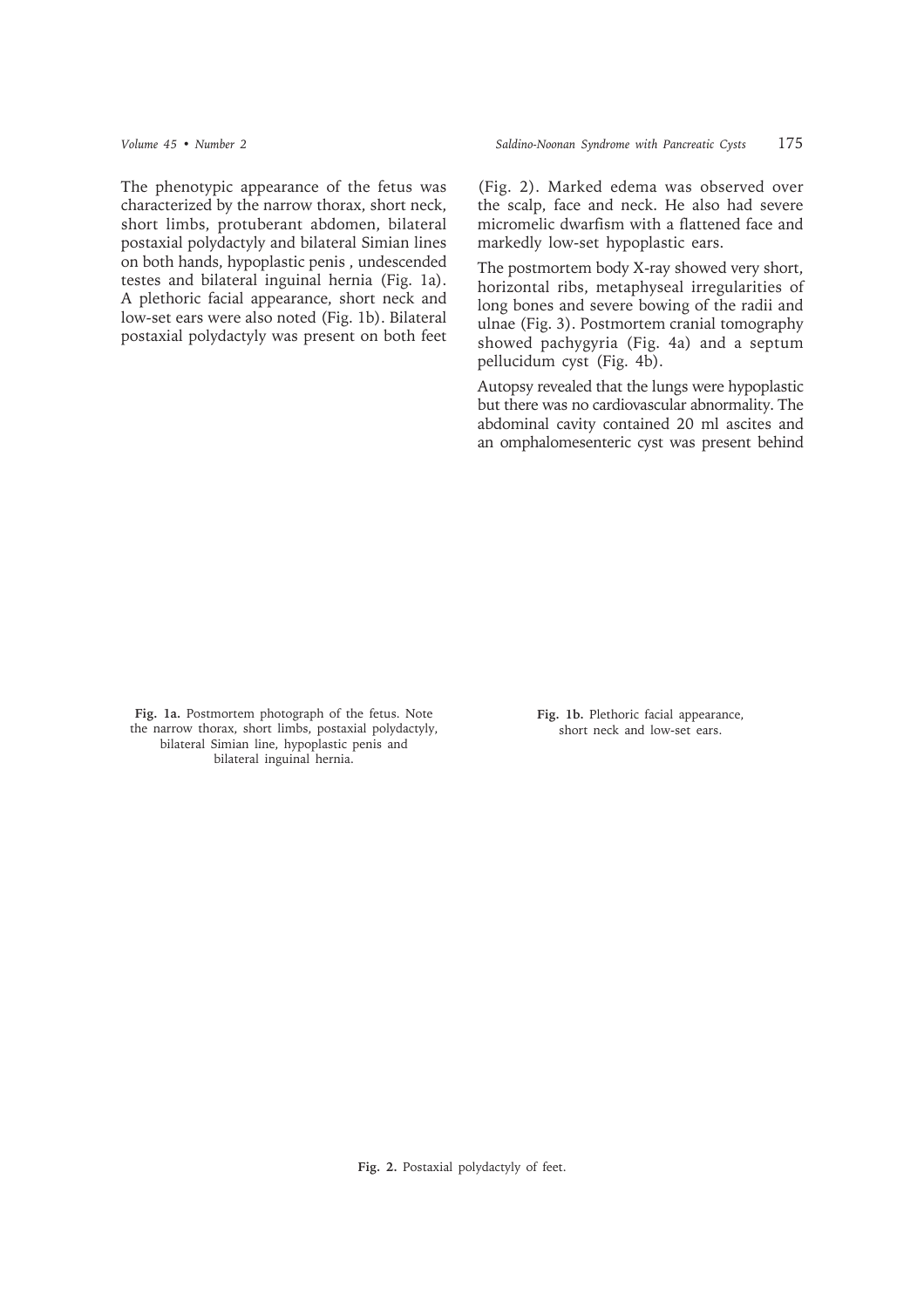**Fig. 3.** Radiographs of fetus showing short, horizontal ribs, metaphyseal irregularities of long bones, triangular ossification defects of acetabulum, and bowing of the radii and ulnae.

**Fig. 4a.** Postmortem computerized tomography (CT) showed pachygyria.

**Fig. 4b.** Septum pellucidum cyst.

the intestinal loops. Malrotation was detected, with the appendix vermiformis in the left lower quadrant. Bilateral multicystic dysplastic kidneys displayed numerous cysts ranging in size from 0.2 to 0.3 cm (Fig. 5). Bilateral ureters and bladder were found to be normal. The cut surface of the enlarged pancreas showed multiple cysts with the largest cyst measuring 0.3 cm (Fig. 6). Microscopically, both kidneys revealed immature mesenchymal stroma with areas of cartilage and cystically dilated tubules surrounded by scattered intact glomeruli (Fig. 7). Cystically dilated pancreatic ducts were surrounded by immature mesenchyma containing scattered pancreatic acini (Fig. 8). The structure of the liver and biliary system were unremarkable.

The postmortem chromosomal analysis of peripheral blood sample was found to be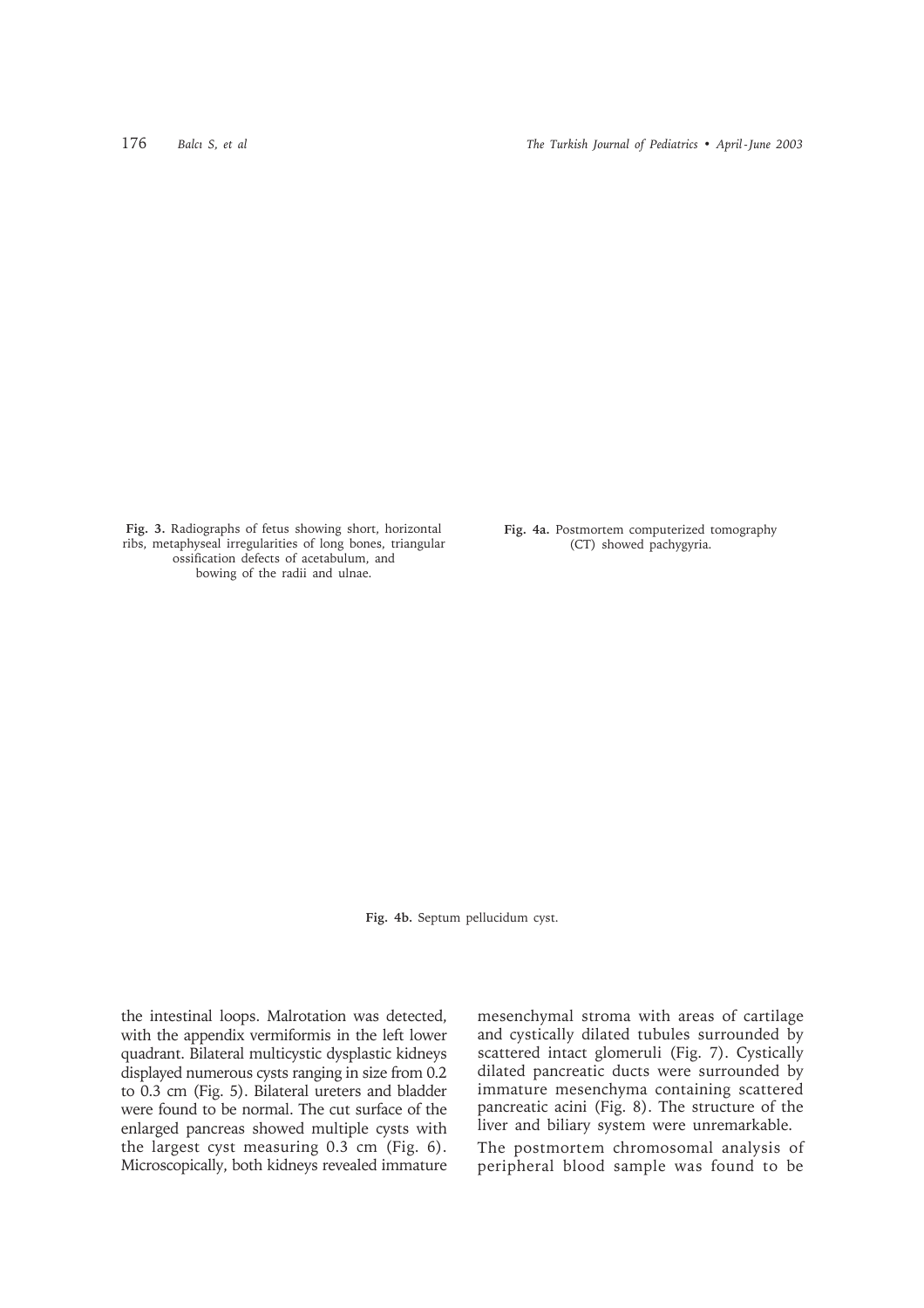**Fig. 5.** Bilateral renal multicystic dysplasia showing cysts 0.2 x 0.3 cm in size.

**Fig. 6.** Multicystic dysplasia of the pancreas showing cysts 0.1 x 0.3 cm in size.

**Fig. 7.** Bilateral renal cystic dysplasia characterized by the islands of cartilage, dilated tubules and immature mesenchyma (H+E, x115).

normal (46, XY).

## **Discussion**

Saldino-Noonan syndrome, originally described by Saldino-Noonan in 19721, is a very rare autosomal recessive lethal skeletal dysplasia characterized by hydrops and short stature. In the differential diagnosis of the SRPSs such as SRPS type II (Majewski), SRPS type III (Verma-Naumoff) and SRPS type IV (Beemer-Langer), the clinical, radiological and morphological findings are used. Saldino-Noonan syndrome is commonly associated with cardiac defects, including transposition of the great vessels, polycystic kidneys, hypoplastic penis or ambiguous genitalia. Gastrointestinal malformations are frequently observed, such as intestinal malrotations or imperforate anus,

**Fig. 8.** Cystically dilated pancreatic ducts are surrounded by immature mesenchyma containing scattered pancreatic acini (H+E, x115).

as in our case. Previously, malrotation was published both in Saldino-Noonan syndrome5 and in Beemer-Langer type with polydactyly<sup>6</sup>, while short intestine and pyloric stenosis were also reported in Beemer-Langer type syndrome7.

The association of short rib syndrome with dysplastic and cystic kidney<sup>8-11</sup>, has been more commonly reported in cases of skeletal dysplasia, but pancreatic dysplasia and cysts have been very rarely observed<sup>8</sup>. Cicediyan et al.12 reported a new short rib syndrome (type IV Beemer-Langer) with ambiguous genitalia, anophthalmia, cleft lip/palate, congenital hepatic fibrosis, pancreatic cystic dysplasia, pulmonary hypoplasia and renal dysplasia. Cystic dysplastic pancreas was also observed in type II Majewski syndrome13 and